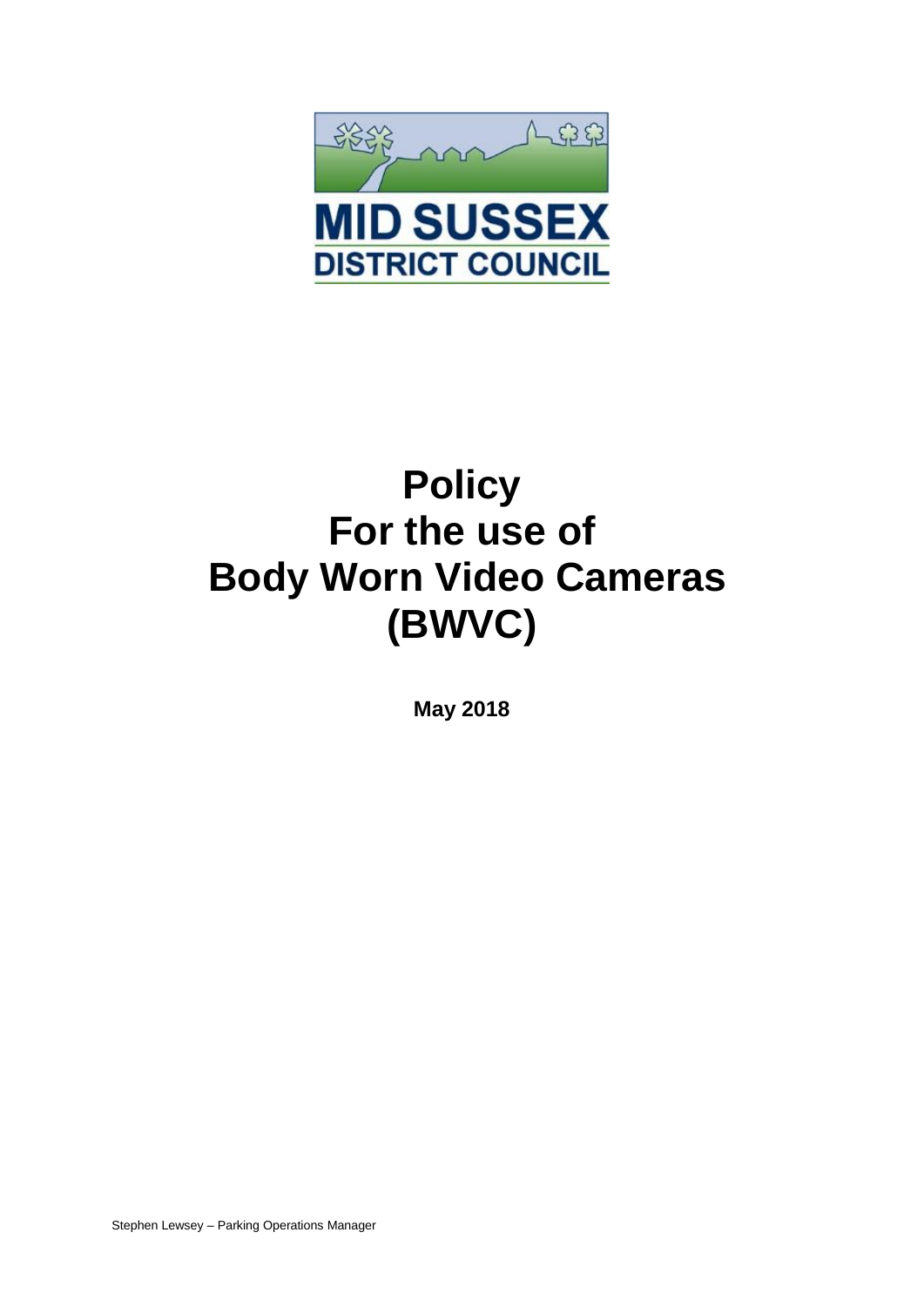## **Contents**

| Section 1 Policy Aim                                       | Page 3 |
|------------------------------------------------------------|--------|
| Section 2 Introduction                                     | Page 3 |
| Section 3 Using the BWVC                                   | Page 4 |
| Section 4 Storing and Viewing a Recording                  | Page 4 |
| Section 5 Relevant Documents/Legislation/References Page 5 |        |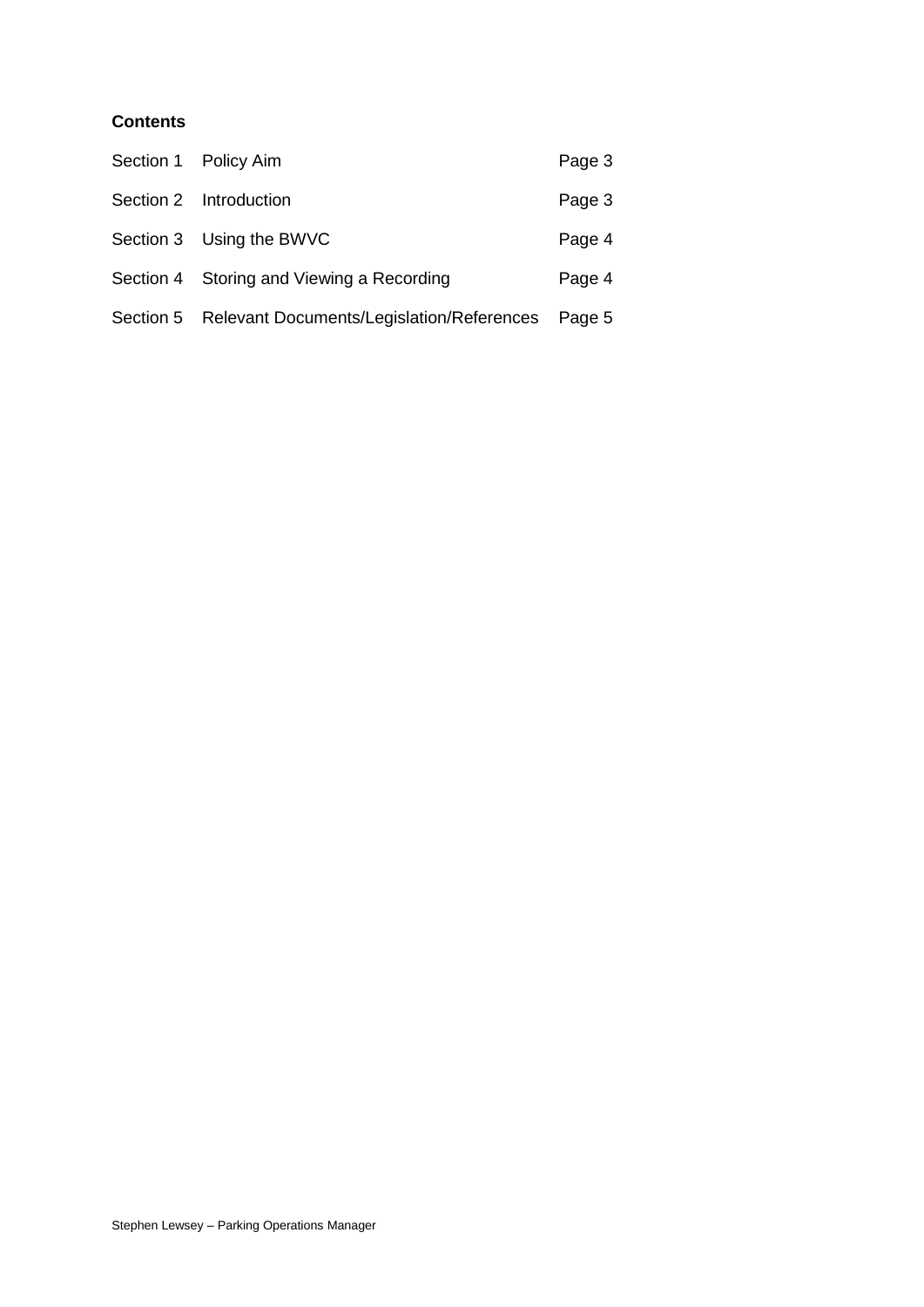## **Section 1**

## **Policy Aim**

This document explains how Mid Sussex District Council will approach and use Body Worn Video Cameras (BWVC) to ensure they are in compliance with relevant legislation and codes of practice. This document and associated procedures will standardise the use of BWVC and the evidential product produced.

The intention is for the use of BWVC to:

- Raise standards of service
- Reduce incident escalation
- Be used in the process of civil enforcement to ensure that it is accurate and transparent
- Reduce complaints

This policy applies to all MSDC staff that may use Body Worn Video Cameras and/or the associated data management software. Staff are required to use the equipment in line with this policy, associated procedures and organisation strategies. They will receive full instructions in its use and the relevant legislation.

The Council will monitor the use of the BWVC to ensure that the equipment is an appropriate tactic and that the use is in line with policy and procedure.

## **Section 2**

#### **Introduction**

Mid Sussex District Council has an obligation under the Health and Safety at Work Act 1974, to ensure the Health, Safety and Welfare of its employees. It is particularly important that it helps to protect and support its mobile workers whilst they are carrying out their duties away from the office. Unfortunately, Civil Enforcement Officers (CEOs), through the nature of their work, are sometimes open to aggressive and/or abusive encounters.

There are already several policies and procedures in place including the Lone Working Policy and the use of mobile phones and/or radio communication systems to help manage the risk. In addition to this a body worn video camera (BWVC) can be worn. This device records sound and pictures, which will help the Officer gather unambiguous evidence and add an extra level of security. The system acts largely as a deterrent and the device does not record unless the Officer switches it to the on position.

In addition to increasing the health & safety of the CEOs, the use of the device will help to make the Council's operation more transparent to the public with the evidence being available when investigating customer complaints. Any evidence gathered can also be used by Police to substantiate a prosecution in the event of a more serious incident of abuse.

Any recordings made should be captured, stored securely and used in accordance with the General Data Protection Regulation (GDPR) and the Information Commissioner's Office (ICO) CCTV Code of Practice.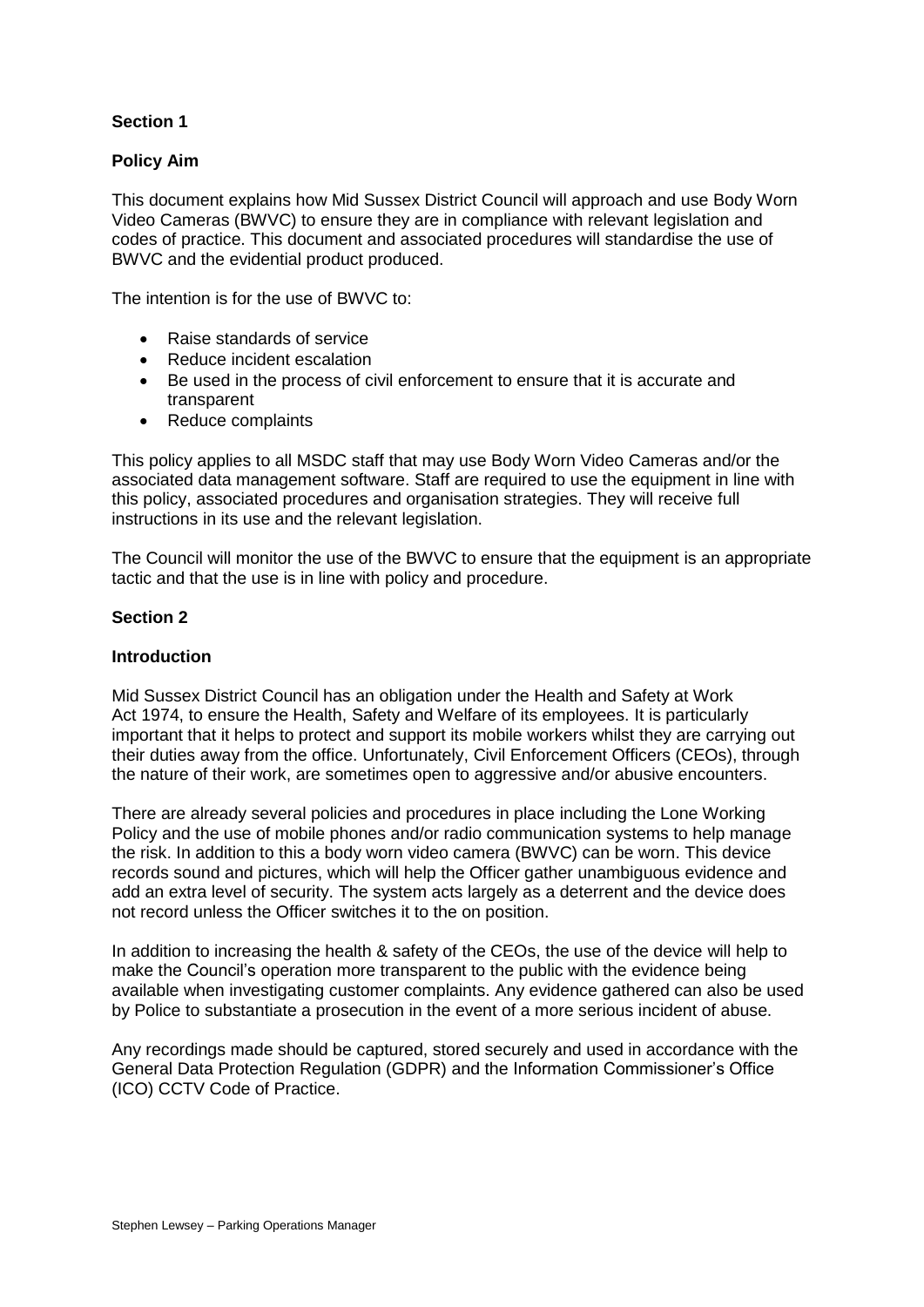## **Section 3**

## **Using the BWVC**

- 1. All camera units should be stored in a secure area. An issue and returns log should be maintained by a dedicated Senior Officer(s), who will be responsible for issuing the cameras. This may be done on a daily basis or each individual will be assigned their own camera on a permanent basis.
- 2. Once allocated, the CEO will take responsibility for the safe keeping of the unit. Before leaving the premises each day they should check that the unit is functioning correctly and should ensure that they are wearing it at all times whilst on mobile patrols. It should be noted that the CEO may be liable for any repair/replacement costs incurred through neglect or misuse of the device.
- 3. The camera should only be switched on during a specific incident. For CEOs this will be whilst issuing a penalty charge notice (PCN) or during an incident of aggression/abuse.
- 4. Whilst it is important to ensure that the BWVC is only used during the specified incidents above, it is equally important to be mindful of the impact on the Council's reputation of not recording an incident. If an incident is not recorded, the Officer's rationale must be captured in their pocket book and they are likely to have to explain this, especially if evidence is required in court.
- 5. The device will only be used in overt civil enforcement. The device should clearly show that recording is taking place and in the event of an incident with a member of the Public, the Officer should make it quite clear that they are being recorded. Some cameras will also have the benefit of a small screen which enables the member of the public to view the recording as it is taking place.
- 6. In the event that a recording has already started prior to the arrival of a member of public, the Officer should tell them straight away that recording is in operation.
- 7. The Officer should attempt to minimise intrusion of privacy on those persons who are present but not involved in an incident, by keeping the camera focused on the incident and not bystanders.
- 8. Recording must continue uninterrupted from the start of the recording until the conclusion of the incident. The Officer should continue recording for a short period after any incident to clearly demonstrate that the incident has concluded.
- 9. The recordings taken will be downloaded at the end of each day and stored securely on a Council approved device. Any transfer to unauthorised storage facilities may result in legal or disciplinary proceedings.

## **Section 4**

## **Storing and Viewing a Recording**

- 1. All information recorded will be encrypted so that only authorised personnel can view it.
- 2. The recordings will be stored on a secure Council approved device.